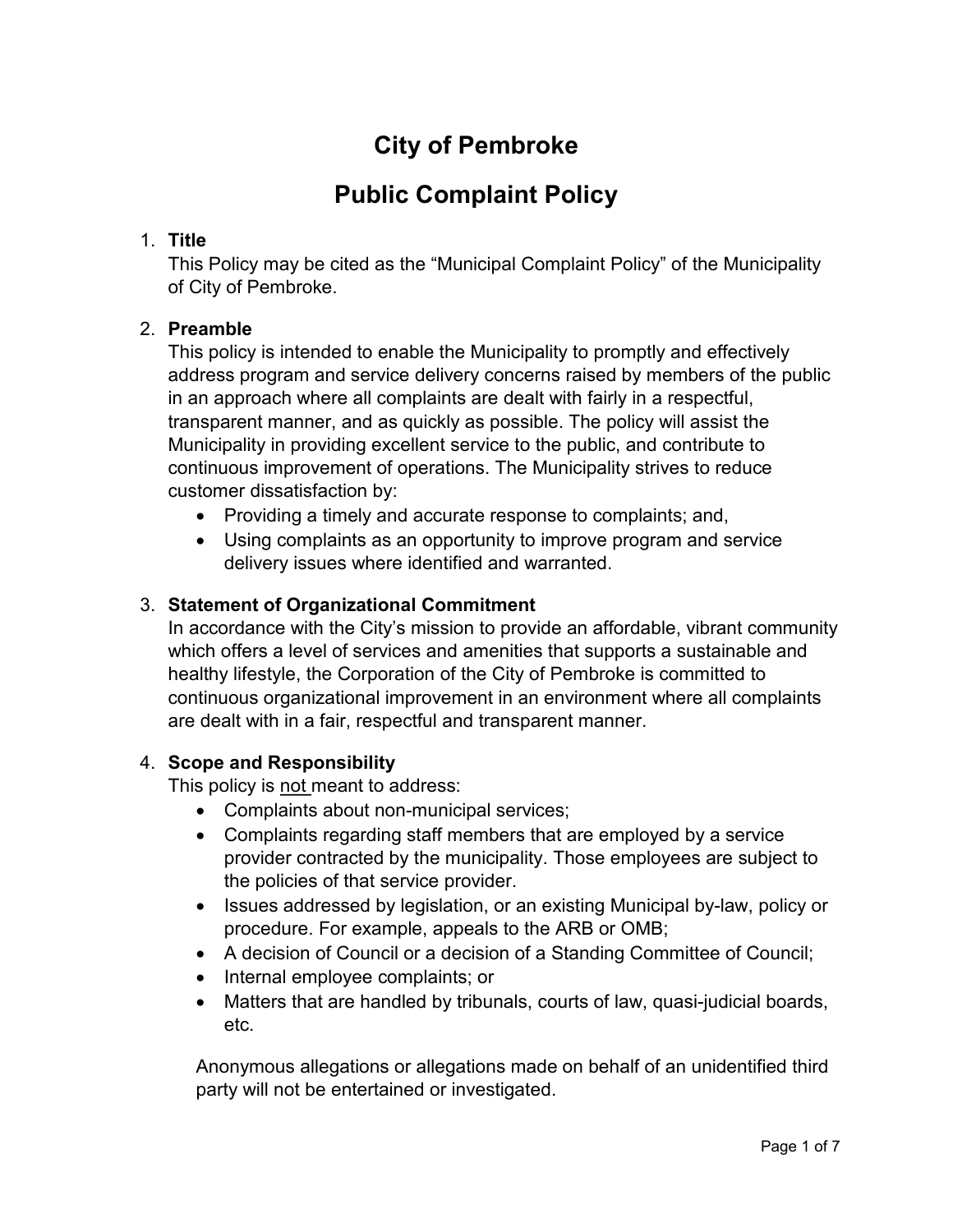## 5. **Definitions**

**"Complainant"** means a member of the public, submitting a complaint regarding the Corporation of the City of Pembroke.

**"Complaint"** means an expression of dissatisfaction related to a municipal program, service, facility, or staff member, where a citizen believes that the municipality has not provided a service experience to the customer's satisfaction at the point of service delivery and a response or resolution is explicitly or implicitly expected. A complaint is distinct from:

- A request for service made on behalf of a citizen for a specific service, or to notify the municipality that a scheduled service was not provided on time
- A general enquiry or specific request for information regarding municipal service
- An opinion or feedback, comment and expression of interest in a program or service
- An expression of approval or compliment for municipal staff member, program, product or process
- A suggestion or idea submitted by a customer with the aim of improving services, program, products or processes.

**"Department Head"** means a Manager/Department Head of a City of Pembroke **Department** 

**"Designated Officer"** means the Municipal CAO/Clerk of the municipality;

**"Employee"** means any paid employee, including, but not limited to, full-time, part-time, paid apprenticeships, and seasonal employees.

**"Municipality"** means the Corporation of the City of Pembroke.

## 6. **Designated Officer**

- 6.1. The CAO/Clerk is the Designated Officer for the overall implementation and enforcement of this policy.
- 6.2. The CAO/Clerk may delegate the authority to investigate a complaint to a Department Head/Manager responsible for the service, where s/he deems appropriate.

## 7. **Frontline Resolution**

7.1. It is the responsibility of the complainant to attempt to resolve concerns by dealing with the program, service, facility, or staff member(s) directly involved with the issue where appropriate.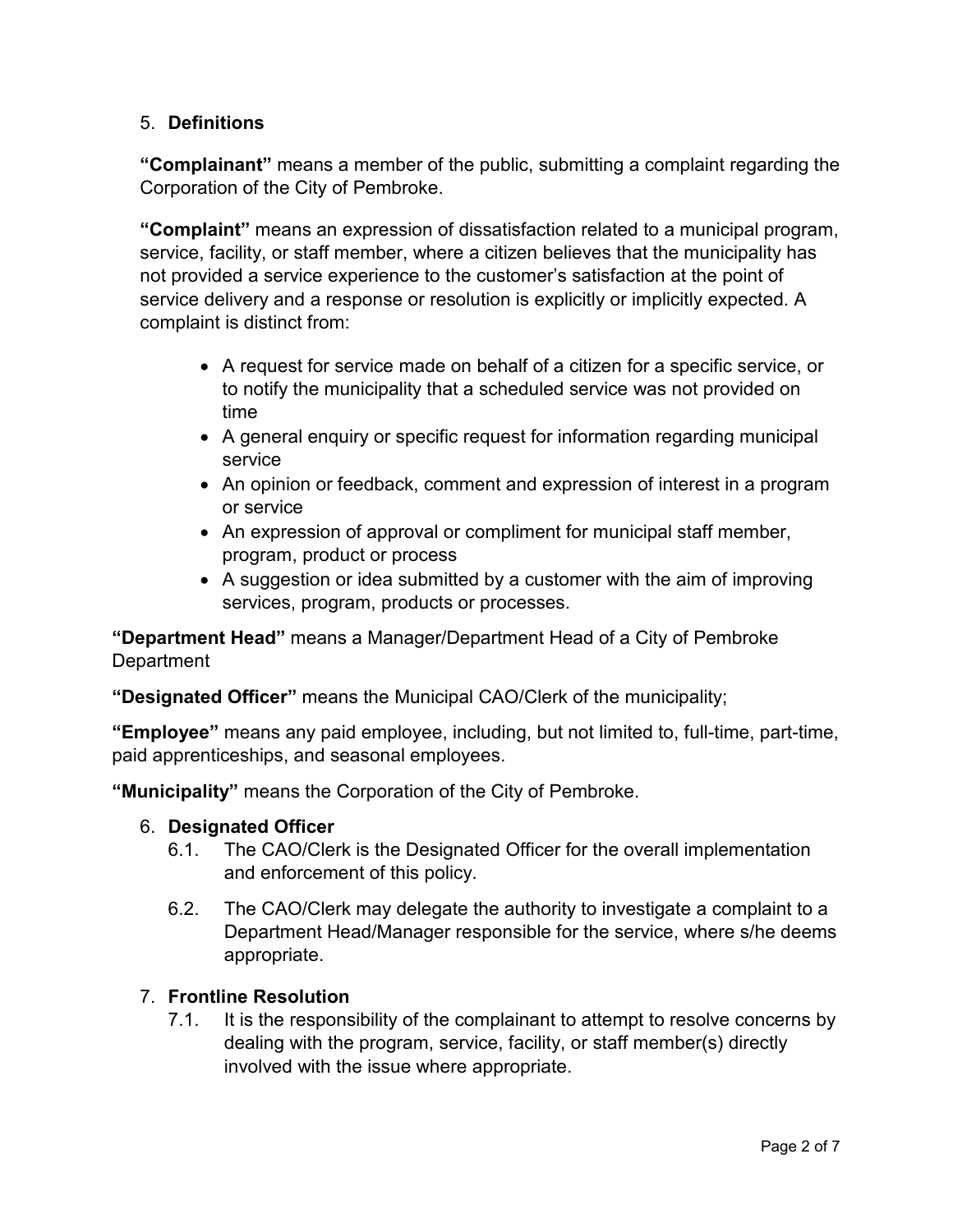7.2. It is the responsibility of all employees to attempt to resolve issues or concerns within their level of authority before they become complaints, and identify opportunities to improve municipal services where warranted.

## 8. **Guiding Principles**

- 8.1. The municipality will receive complaints with respect to a City program, service, facility, or staff member in a respectful and transparent way.
- 8.2. Any member of the public can submit a complaint, using the established procedure, and it will be reviewed in accordance with this policy.
- 8.3. The municipality will make every effort to resolve complaints received in a timely manner, using the established procedure.
- 8.4. The municipality will ensure that its complaint policy and procedure is accessible to the public by posting it on the City's website and having it available in the CAO/Clerk's Department.
- 8.5. The municipality will ensure that all staff are aware of the complaints policy and procedure, provide staff training if required, and incorporate it as part of the new staff orientation process.
- 8.6. All complaints will be treated in a confidential manner in order to protect the complainant's privacy in accordance with the Municipal Freedom of Information and Protection of Privacy Act, subject to the need to disclose information as may reasonably be necessary in order to properly investigate the matter. The municipality will also protect the privacy of any employee who is the subject of a complaint except when required in order to address the immediate complaint or address any labour relation issue(s) that may arise out of the aforementioned complaint.
- 8.7. The municipality will regularly monitor and review complaints to identify issues, trends, areas of concern and opportunities for improvement where warranted.

## 9. **Procedure for Submitting a complaint**

- 9.1. Where frontline resolution cannot be achieved, complaints should be submitted to the CAO/Clerk's Department, on the form attached as Schedule "A" and include:
	- a. The name, phone number, e-mail address, and mailing address of the individual submitting the complaint.
	- b. The nature of the complaint including the:
		- i. Specific details and background leading to the issue(s);
		- ii. Date(s), time(s), and location(s) of any incident(s);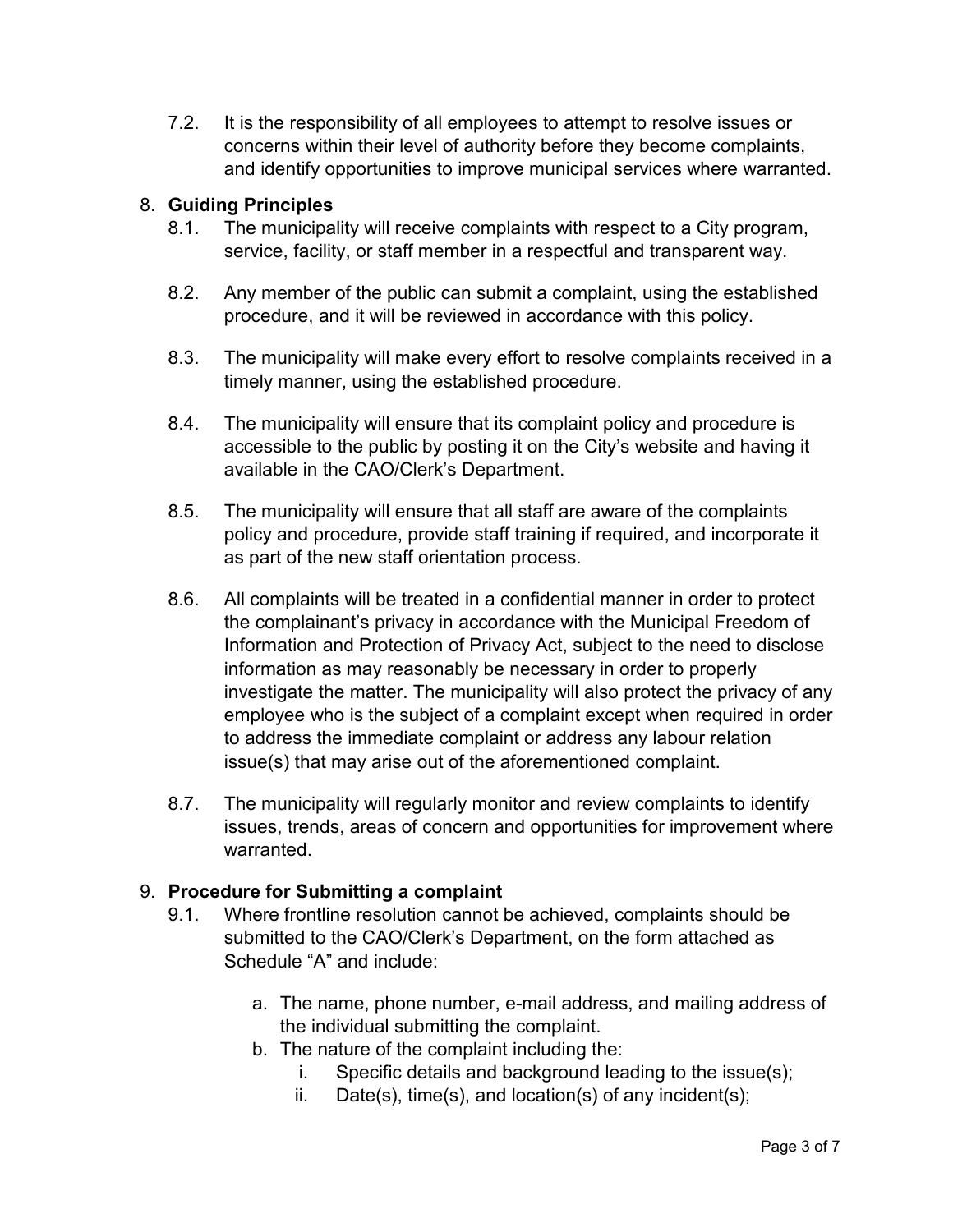- iii. Name and contact information of anyone involved;
- iv. Name of any employee(s) previously contacted regarding the issue(s); and,
- c. Any action(s) being requested of the Municipality.
- 9.2. A complaint may be given verbally which are taken seriously, however they are not considered formal complaints. Written complaints shall be considered formal complaints.
- 9.3. Complaints must be filed within seven (7) days after the alleged event. These time limitations may be extended, when in the opinion of the CAO/Clerk, circumstances reasonably exist to justify the extension.

#### 10. **Procedure for receiving Verbal Complaints**

- 10.1. Verbal complaints, in person or by telephone, will be forwarded to the department where the complainant has the issue.
- 10.2. Staff will record the details on the complaint using a tracking system to determine the appropriate action required.
- 10.3. Departments shall submit a list of the verbal complaints received each month to the CAO/Clerk.
- 10.4. If the complainant is not satisfied with how their verbal complaint was resolved, staff will advise the complaint that they may submit a formal complaint in writing.

#### 11. **Procedure for receiving Written Complaints**

- 11.1. Written complaints submitted to the municipality will be forwarded to the CAO/Clerk's Department.
- 11.2. The CAO/Clerk's Department will log the complaint, assign a complaint number and forward the complaint to the respective Manager/Department Head for investigation and a response.
- 11.3. Within seven (7) business days of receipt of the complaint, the CAO/Clerk shall acknowledge to the complainant in writing that the complaint was received using the form attached as Schedule "B" and advise the complainant which Manager/Department Head has been designated to investigate and resolve the concern.

#### 12. **Investigation**

12.1. A Department Head/Manager may not delegate the authority to investigate a complaint to an employee who is or may be named in the complaint.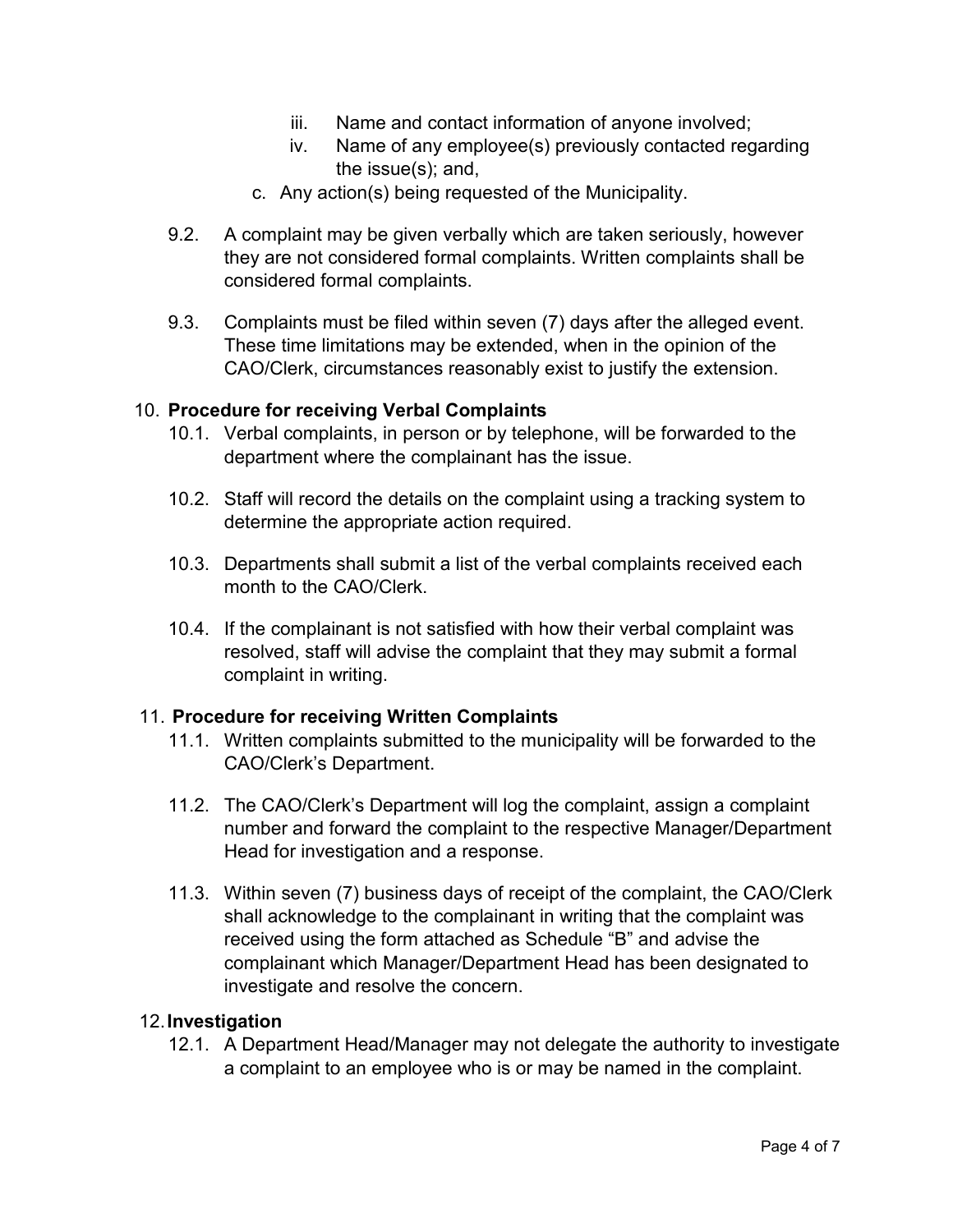- 12.2. If a complaint is made against a Department Head, the CAO/Clerk shall conduct the investigation.
	- a. If a complaint is made against the CAO/Clerk, the Mayor shall consult with Council and may designate the municipal solicitor or other qualified individual at arm's length from the municipality to investigate.
- 12.3. The designated investigator shall review the issues identified by the complainant and in doing so may:
	- a. Review relevant municipal and provincial legislation;
	- b. Review the Municipality's relevant policies and procedures;
	- c. Review any existing file documents'
	- d. Interview employees or members of the public involved in the issue;
	- e. Identify actions that may be taken to address the complaint or improve municipal operations;
	- f. Take other actions the CAO/Clerk deems expedient to resolving the matter.
- 12.4. The CAO/Clerk may, at his/her discretion, notify Council of an open complaint investigation for information purposes.

#### 13. **Decision**

- 13.1. Within twenty (20) business days of receipt of a complaint, the Department Head/Manager shall provide a response in writing to the complainant. The response shall include:
	- a. Whether the complaint was substantiated,
	- b. If the complaint is not substantiated, provide reason(s) for their decision; and,
	- c. Any actions the Municipality has or will take as a result of the complaint.
- 13.2. If the Department Head/Manager is unable to provide a response within twenty (20) business calendar days, they shall notify the complainant of the delay and provide an estimate of when a response will be provided.
- 13.3. The Department Head/Manager takes corrective action within his/her limit of authority and/or makes recommendations for and advises CAO/Clerk when complaint is complete.

#### 14. **Appeal Process**

14.1. Once the municipality has communicated its final decision to the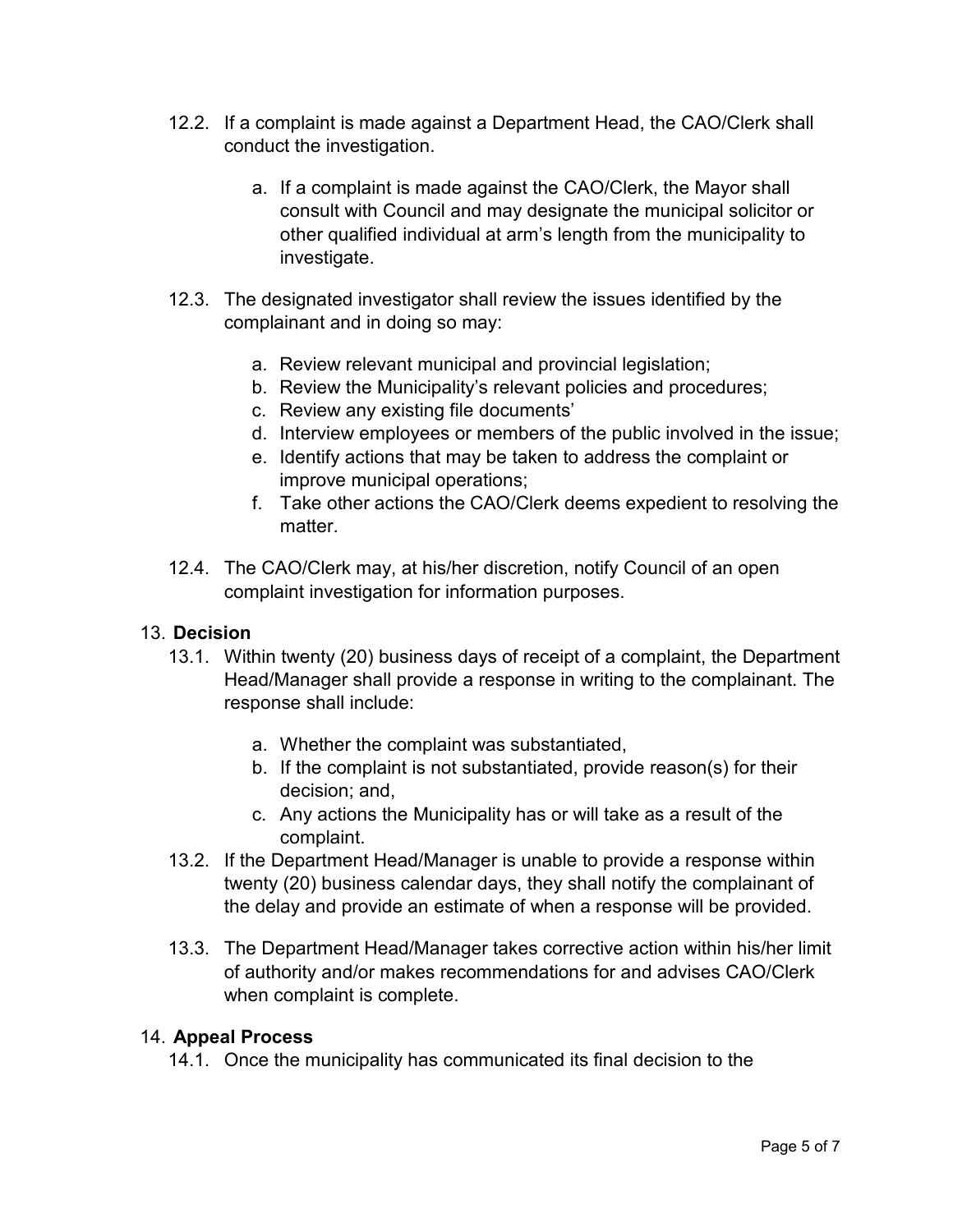complainant, there is no additional appeal process at the municipal level.

14.2. Complainants shall be provided the contact information for the Ombudsman office and other options available to them in the event that they are dissatisfied with the process or outcome.

#### 15. **Monitoring, Tracking and Reporting**

- 15.1. All complaints will be recorded and tracked upon receipt.
- 15.2. All action, in writing or by telephone/voicemail, discussion and resolution of any matter will be included as part of this record.
- 15.3. If a municipal employee was the subject of the complaint, a copy of the record shall be retained in their personnel file. For confidentiality reasons any discipline of employees involved will not be divulged.
- 15.4. Complaint records will be needed for regular review and analysis to identify recurring issues and to improve customer service and satisfaction.
- 15.5. Semi-annually the CAO/Clerk shall provide a report to the Finance and Administration Committee outlining the complaints received and outcome.

#### 16. **General**

- 16.1. Forms of correspondence and notices included herein may be amended and adapted as appropriate.
- 16.2. The CAO/Clerk shall maintain a file of the complaint in compliance with the Municipality's records management policy.
- 16.3. Communications with a complainant shall not provide details of disciplinary measures imposed on any employee.
- 16.4. All notes and correspondence shall be dated and identified by author.
- 16.5. When the complaint has been resolved, the respective Manager will notify the CAO/Clerk's Department who will archive the complaint records.